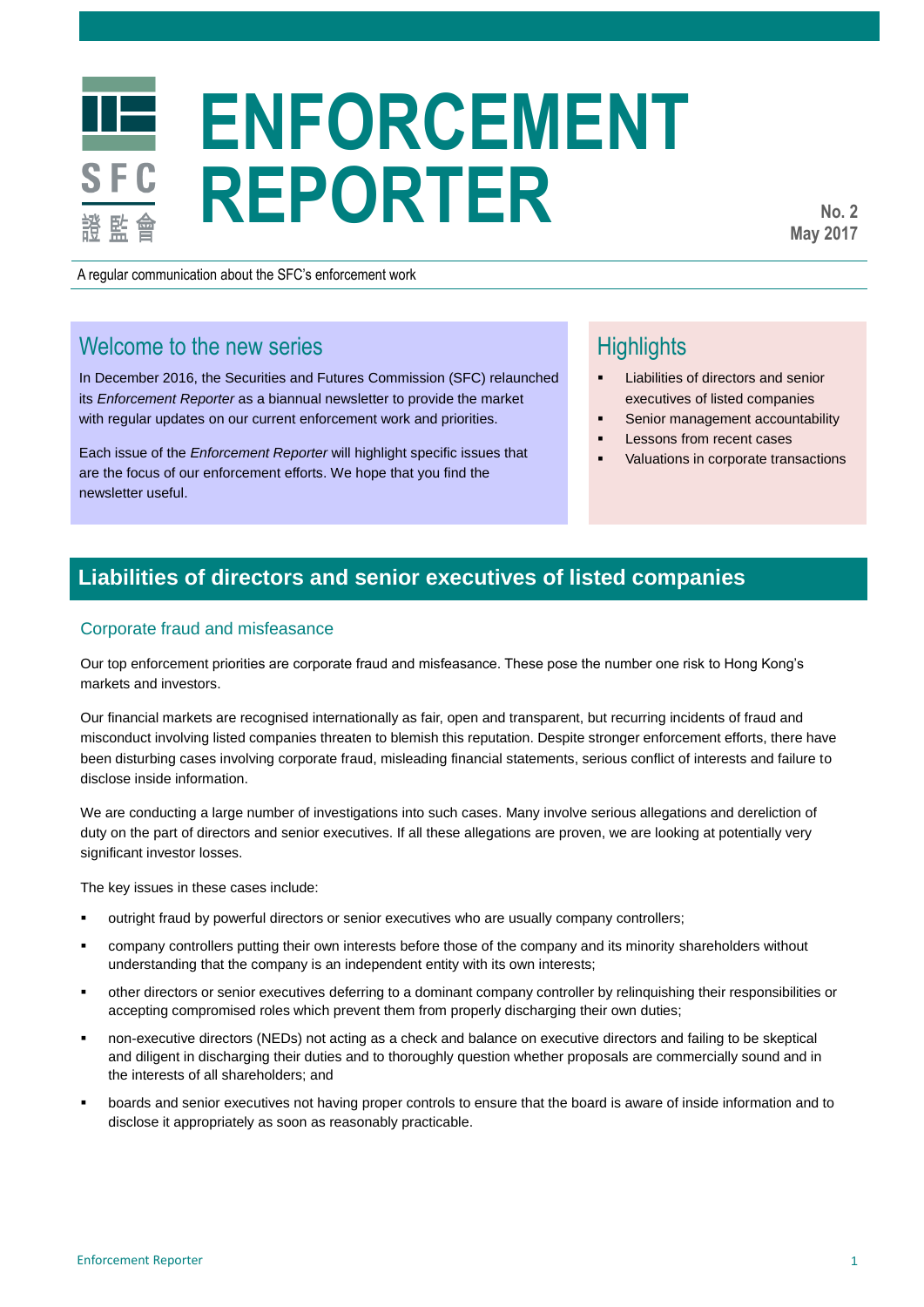



## "Heavy is the head that wears the crown"<sup>1</sup>

## *The crucial role of company directors and senior executives*

Company directors and senior executives owe very important and serious duties to the company and its shareholders. Therefore, they have a key interest not only in ensuring that the company is profitable and well-run, but also in caring for minority as well as majority shareholders.

The job is complex and getting more so. Directors and senior executives must be inquisitive, professional and diligent to do their jobs properly and with integrity. Otherwise, they run a real risk of shareholder suits, regulatory investigations or even enforcement action.

"Corporate fraud and misconduct are our top enforcement priorities."

> No matter how complicated the situation, remembering some basic rules and the key nature of directors' duties should ensure that they safeguard their company and shareholders and avoid unwanted regulatory attention.

> Although independent non-executive directors do not take part in the daily management of companies, they serve a very important role in supervising management and protecting shareholders' interests. When they have disagreements with the board or believe that the interests of shareholders are oppressed, they should openly communicate their views to all shareholders and, if they choose to resign, provide substantive reasons for their resignations.



We remind company directors and officers that they have duties to:

- act in good faith and in the best interests of the company and its shareholders as a whole
- exercise due and reasonable care, skill and diligence
- exercise independent judgement
- exercise their powers for proper purposes
- avoid actual or potential conflicts of interest
- refrain from making undisclosed profits

We also expect directors and senior executives to use their powers to implement proper internal controls and foster a culture of good corporate governance to reduce the incidence of fraud and misconduct in our markets. If left unchecked, fraud and misconduct may erode global investors' confidence in our markets, inflicting lasting damage on our reputation as an international financial centre.

Directors and senior officers who fail to perform their duties can expect tough enforcement action if the company or its minority shareholders are materially harmed as a result.

<sup>1</sup> William Shakespeare, *Henry IV*, *Part 2.*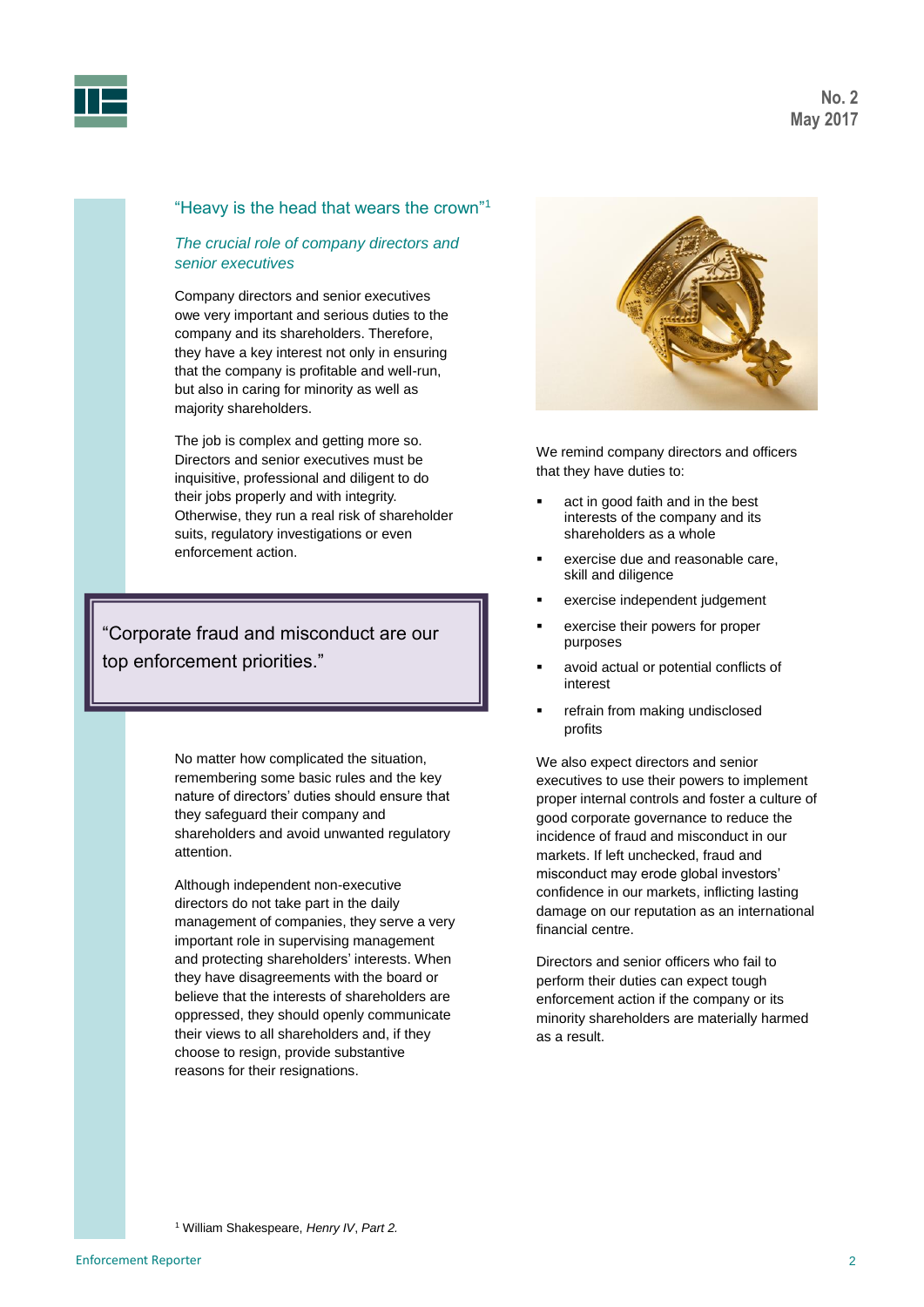



# **Above and beyond – An interview with Dr Kelvin Wong**

*Dr Kelvin Wong is a Non-Executive Director of the SFC, the immediate past Council Chairman of the Hong Kong Institute of Directors and a veteran of listed company boards. He shared his views on what directors and senior executives can do to guard against corporate misconduct.*

There are a number of steps directors and senior executives can take to protect their companies and shareholders from corporate misconduct and to foster a culture of good corporate governance.

A key step is to make sure effective internal controls and whistleblowing policies are in place and to establish a company-wide culture of checks and balances to enforce rules and policies which cannot be overridden by anyone. Ensuring the integrity of the company's financial statements and assets and regularly reviewing the effectiveness of internal control systems are equally important to guard against fraud, Dr Wong added.

For directors in particular, it is essential that they take the lead to discuss governance-related matters on a regular basis. In Dr Wong's experience, speaking informally with senior management about issues facing the company provides an opportunity to offer suggestions and raise concerns more freely.

Taking a genuine interest in the company's affairs by getting regular updates on management accounts and corporate performance and attending board meetings will help identify issues which need attention. And it is important that directors and senior management abstain from discussing or being involved where they may have a conflict of interest.



One big challenge, Dr Wong stressed, is that many governance issues are not well defined, while laws and rules are only minimum requirements. Recent SFC enforcement actions targeted directors and senior executives at a number of listed companies. Even though most of these companies had experienced management teams and seasoned board members in place, their established corporate governance policies were not sufficient to prevent the problems which led to regulatory sanction.

These examples show the importance of establishing a strong corporate governance culture and encouraging good practices which go above and beyond what is required in the letter of the law. And at the end of the day, promoting effective management processes not only helps avoid corporate misconduct, it should also enhance corporate performance, Dr Wong concluded.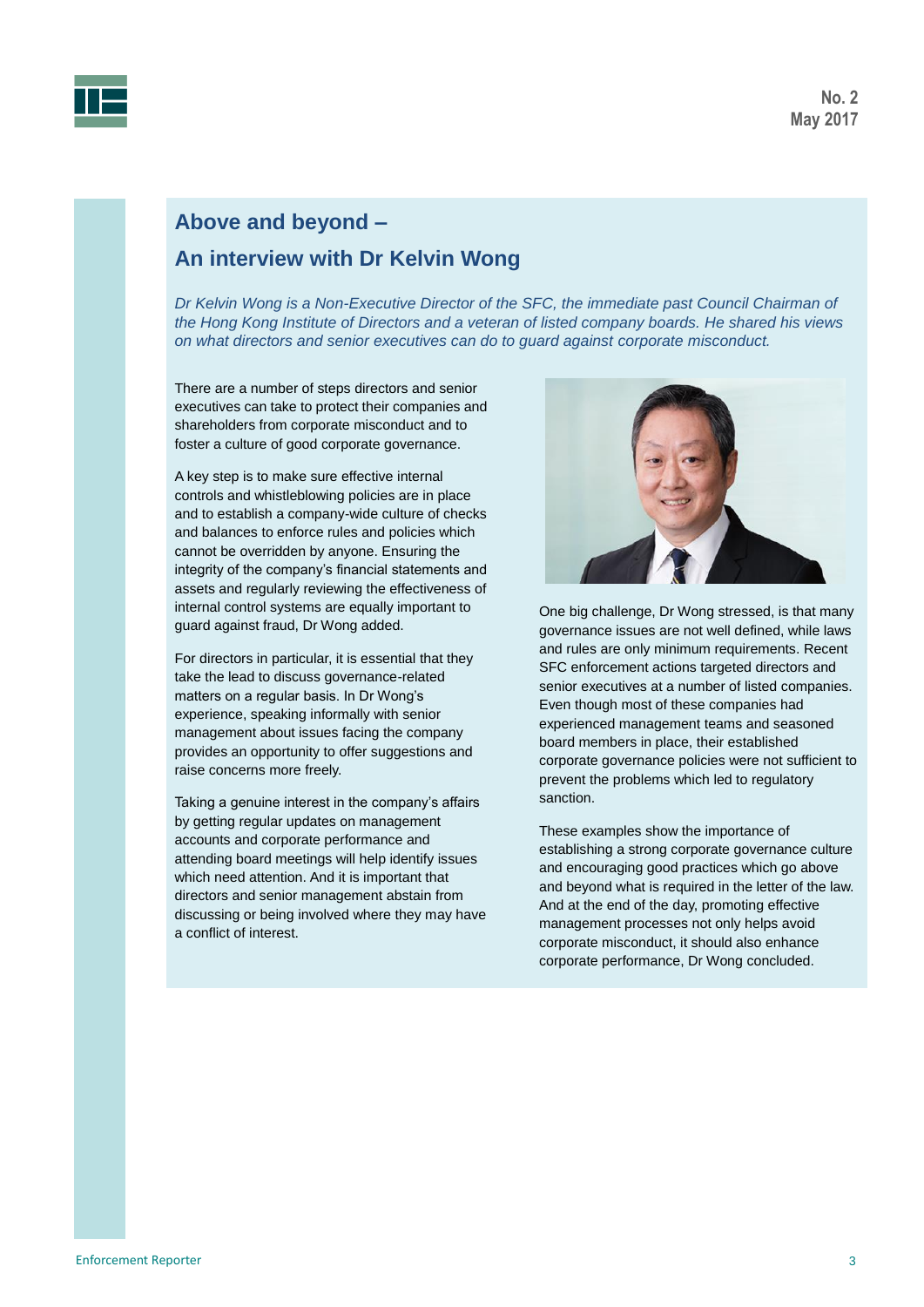

# **Senior management accountability**

We will continue to use all our enforcement powers available to us under the Securities and Futures Ordinance (SFO) to ensure that directors and senior executives are held accountable for their actions.

This is one of the most effective ways to change corporate behaviour and dissuade future misconduct.

As part of our new enforcement approach, we formed specialised teams to help us work as efficiently and effectively as possible and to deliver enforcement outcomes when they are still relevant.

The key priorities for our investigations and enforcement actions are:

- fraud
- misleading financial statements
- serious conflict of interests

Our powers under the SFO include:

- **Section 213:** We may seek injunctive and other orders for restitution or damages against anyone, including a director or senior officer, who has contravened, or aided, abetted, induced or been involved in a contravention of, any provision of the SFO.
- **Section 214:** We may take action and obtain court orders for breaches by current and former directors and executives which resulted in losses to listed companies. For example, we may seek disqualification orders for up to 15 years as well as orders that the relevant directors pay compensation or that the listed company bring legal proceedings against anyone responsible for carrying out the affairs of the company in an unfair, fraudulent or other manner specified in section 214.
- **Sections 258 and 307N:** We may seek civil sanctions directly against any officer who failed to take reasonable measures to establish proper safeguards to prevent market misconduct, even if the officer did not personally engage in the misconduct. For example, we may seek disqualification and other orders against the directors and others involved in the management of a company

where market misconduct is directly attributable to their failure to ensure the implementation of proper safeguards.

 **Section 390:** Where a company has been found guilty of an offence under the SFO, we may seek to extend criminal liability to any of its officers where the offence was committed with their consent, involvement or otherwise attributable to their recklessness. Officers who committed offences such as disclosing false or misleading information likely to induce others to deal in securities or using deceptive or fraudulent conduct, devices or schemes with the intention to defraud are liable to a maximum of 10 years' imprisonment and a fine of up to \$10 million.

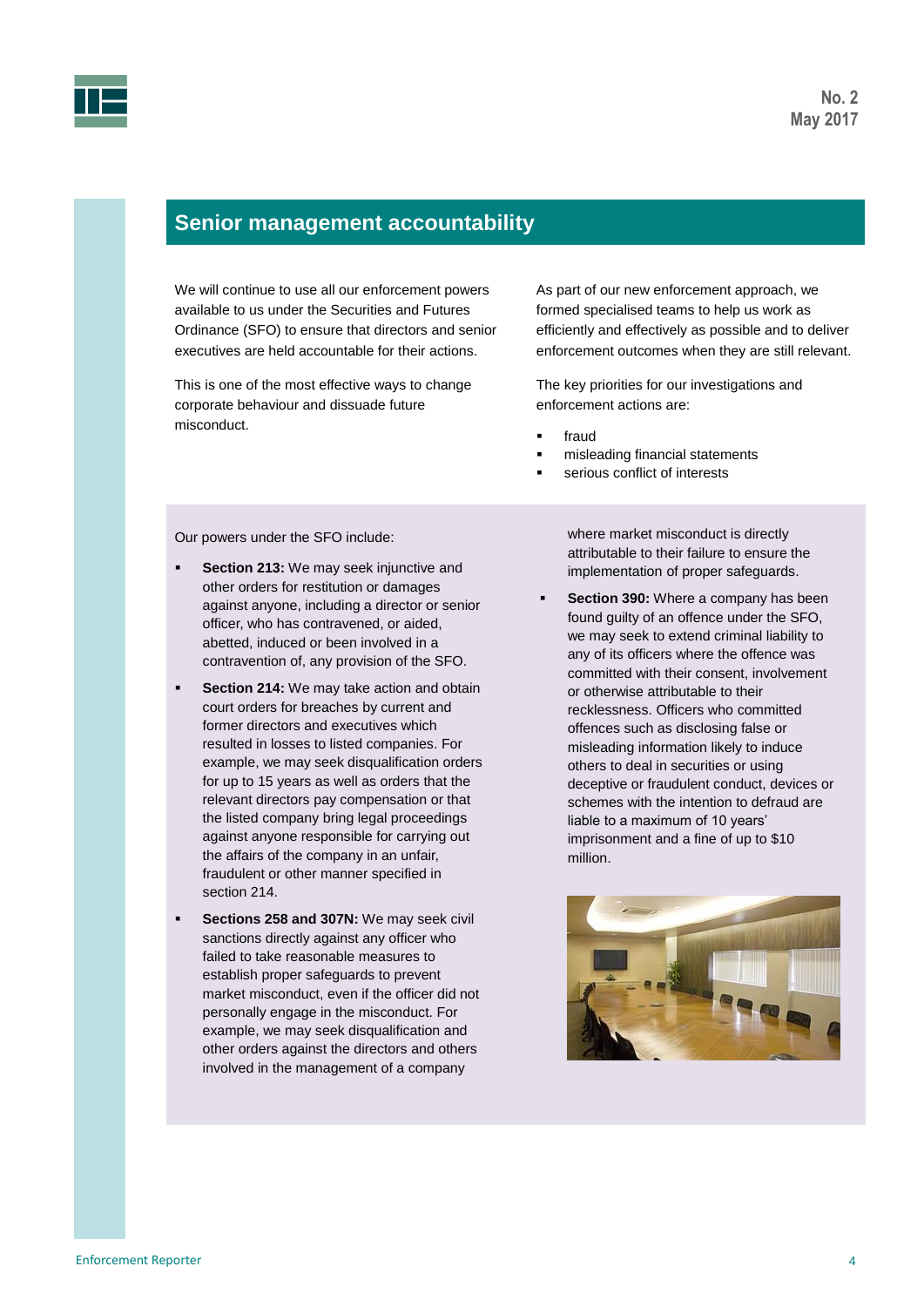

# **Lessons from recent cases**

Directors and senior officers play an important role in listed companies' performance and in protecting the interests of all of their shareholders.

## Fraud and misleading financial statements

Company directors and senior executives must not accept arrangements which would unreasonably interfere with the proper discharge of their duties. While they can delegate, they must also be able to supervise, review and, if necessary, challenge the work of their delegates. In particular, they must not defer to dominant controlling shareholders or relinquish or compromise their responsibilities. If they cannot properly perform their duties, they should resign and insist that honest reasons are given for their resignation in a company announcement.

#### *Greencool Technology Holdings Limited*

This is one particularly serious recent case of fraud and misleading financial statements before the Market Misconduct Tribunal (MMT). The Chairman, who is also the Chief Executive Officer and ultimate controlling shareholder, allowed the company's net assets to be grossly inflated in its annual accounts by a total of 80%, representing RMB904 million, over several years.

In addition, the company's Mainland subsidiaries provided false accounts to the group's auditors. Greencool's senior executives either knew of the fraud or were reckless or negligent as to whether the accounts were false or misleading. The MMT agreed with our allegations and found some of them culpable of market misconduct.

In this case, we pursued company executives who enabled the fraud by failing to discharge their duties. The group financial controller and company secretary, who was also the "qualified accountant", accepted an arrangement limiting his access to the Mainland subsidiaries' accounts and financial reporting systems. The MMT found that his acceptance of this irrational arrangement suggested he knew that the executive directors deliberately limited his ability to fulfil his duties. As a result, he was negligent as to whether the audited accounts were false or misleading.

To compensate victims, we commenced parallel court proceedings under section 213 of the SFO to seek compensation for more than 1,300 minority shareholders and obtained an injunction to freeze assets worth up to \$1.2 billion.

#### *China Metal Recycling (Holdings) Limited*

This case marked the first time we obtained a court order to wind up a Hong Kong-listed company under section 212 of the SFO to protect minority shareholders, creditors and investors.

A sophisticated fraud spanning Hong Kong, Macau, the Mainland and the United States grew larger and more complex, inflating the company's revenue and profit from the initial public offering track record period until 2013 when we commenced legal proceedings. The scheme involved fake scrap metal shipments between the US and the Mainland, associated false shipping documents and circular flows of funds between customers and suppliers to create illusory profits.

The Hong Kong Police also charged a board member and a staff member of China Metal Recycling with one count of conspiracy to defraud.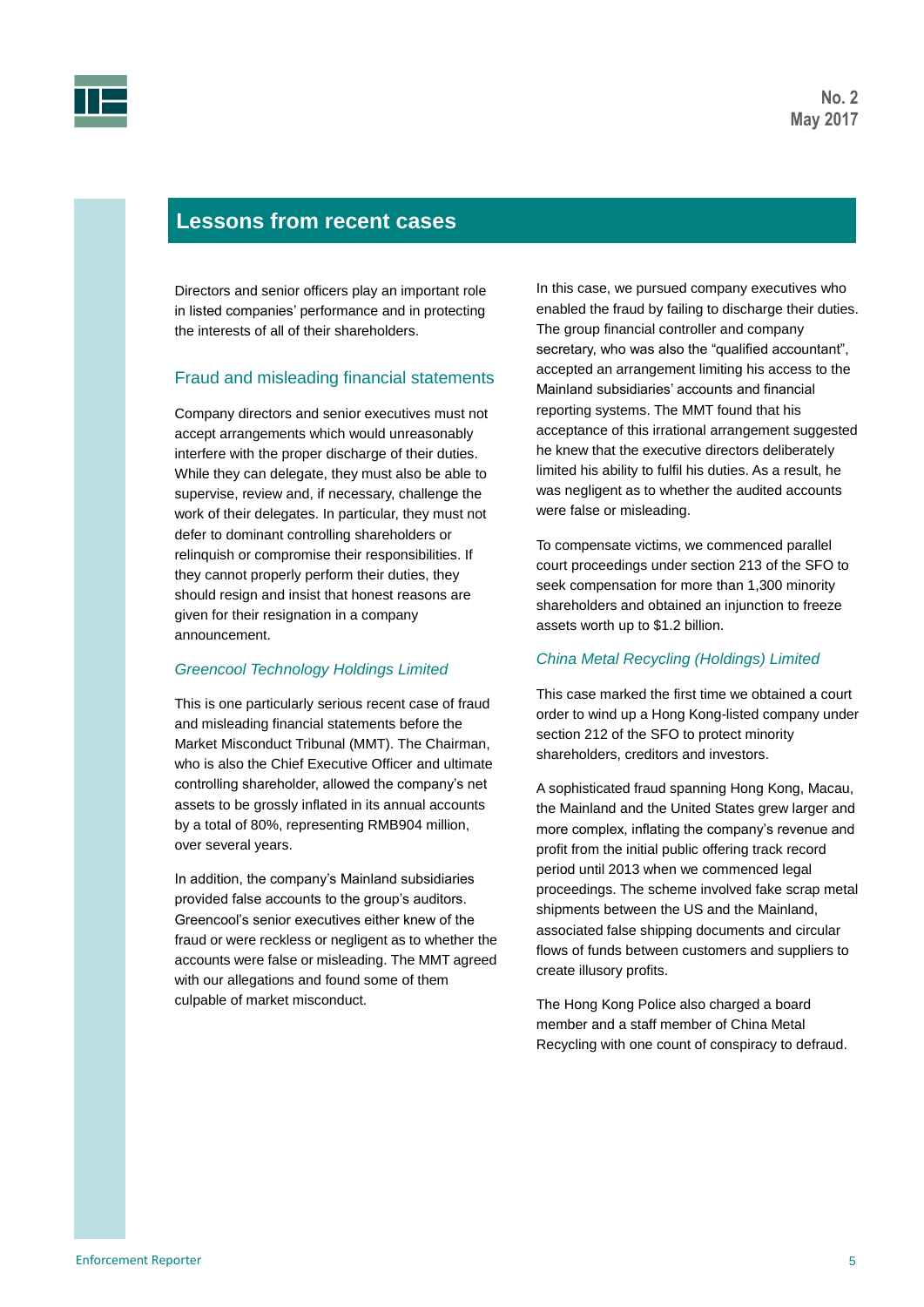

## Serious conflicts of interest

Directors and senior executives must always put the company's interests before their own and look after the interests of all of the company's shareholders. They should be careful not to put themselves in a position where their personal interests conflict with those of the company.

If a conflict cannot be avoided, they should ensure that the company is fully informed and avoid playing any decision-making role in relation to the possible conflict. Directors and senior executives not involved in a conflict, but aware of one, should take reasonable steps to carefully scrutinise the conflict and ensure that the company is fully informed and its interests as a whole are properly protected.

"Directors and senior officers play an important role in protecting the interests of all shareholders. Those who fail to perform these critical duties will be held accountable."

#### *Hanergy Thin Film Power Group Limited*

We recently commenced proceedings under section 214 of the SFO to disqualify five directors of Hanergy Thin Film Power Group Limited. We alleged that they failed to act in the company's best interests as they did not question the viability of Hanergy's business model, which relied heavily on sales to its parent company and affiliates as the main source of revenue.

Moreover, we also alleged that the directors did not assess the recoverability of receivables owed by the connected parties and, when issues arose, the directors allegedly did not take proper steps to recover them, putting the interests of the connected parties before those of Hanergy. We are seeking a court order requiring the controlling shareholder to guarantee the settlement of the outstanding receivables.

#### *Freeman FinTech Corporation Limited*

We commenced legal proceedings under section 214 of the SFO to disqualify 10 former executives and NEDs of Freeman FinTech Corporation Limited. We alleged that they failed to act in good faith and in the best interests of Freeman in the purchase and sale of a stake in Liu's Holdings Limited. Freeman eventually had to sell the shares, resulting in a \$76.8 million loss.

We are also seeking a compensation order under section 214 against the managing director and a particular NED to hold them accountable for the harm they caused the company. We alleged that they caused Freeman to enter into a purchase that could not be completed due to the objection of Liu's Holdings Limited's shareholders who held pre-emptive rights<sup>2</sup> over the stake.

In addition, the NED allegedly failed to disclose these objections to Freeman and its shareholders. In our view, this failure and his related actions were motivated by self-interest and were not in the interest of the company.

## Failure to disclose or late disclosure of inside information

Directors and senior executives must ensure that their company has reasonable measures to ensure the disclosure of inside information as soon as reasonably practicable upon coming to know of it.

Recently, we successfully took actions against the directors and senior executives of Yorkey Optical International (Cayman) Limited, AcrossAsia Limited and Mayer Holdings Limited for late disclosure of inside information at the MMT. These were our first cases under Part XIVA<sup>3</sup> of the SFO for breach of corporate disclosure obligations. The MMT imposed sanctions against individual directors and senior executives, including fines of up to \$1 million each and disqualification orders.

These decisions demonstrate that both we and the MMT take late disclosures very seriously and are prepared to hold directors personally liable.

<sup>&</sup>lt;sup>2</sup> Rights to purchase shares before they are offered to others.

<sup>&</sup>lt;sup>3</sup> This sets out the statutory regime for listed companies' disclosure of inside information which came into effect on 1 January 2013.